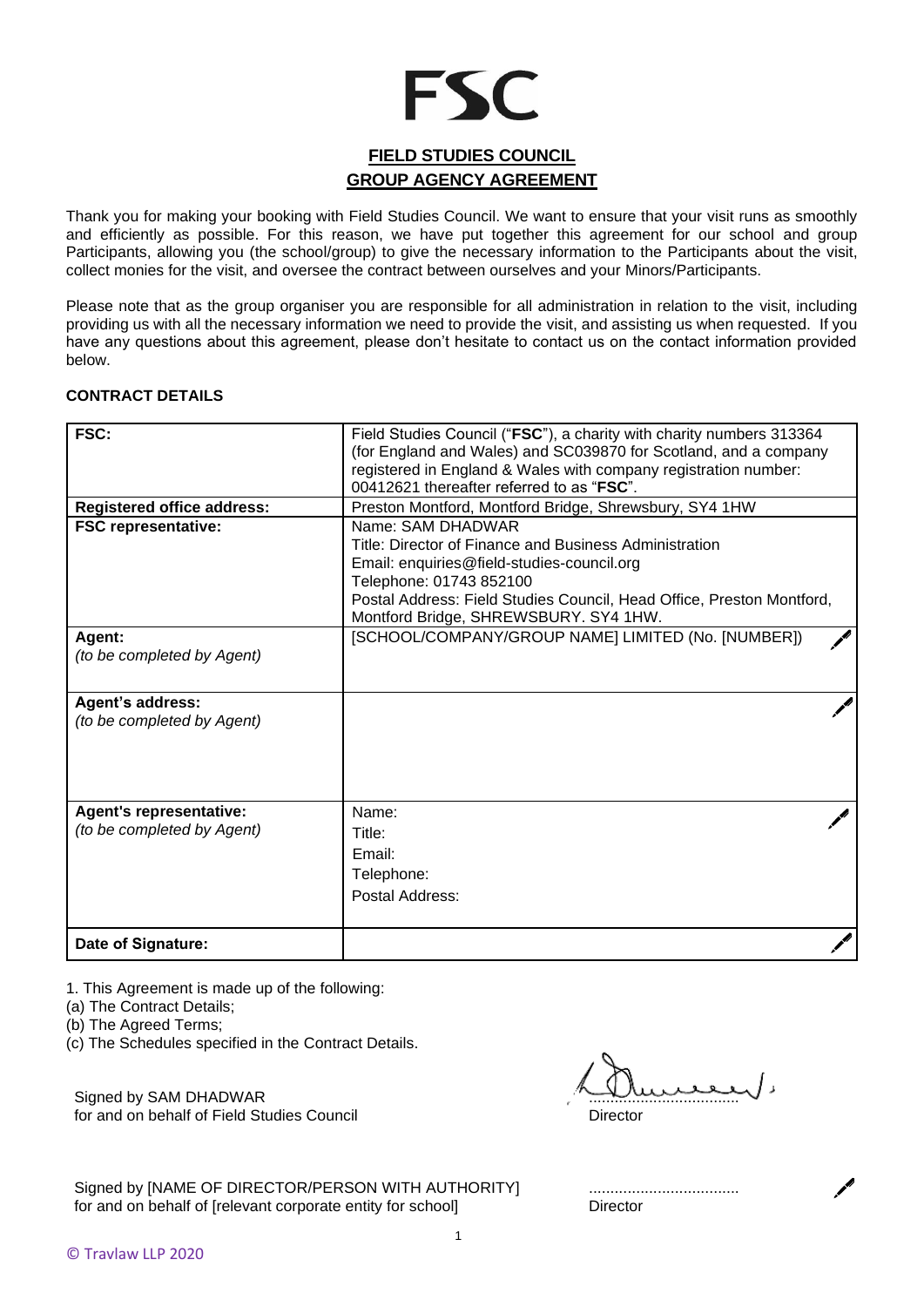#### **BACKGROUND**

- (A) Field Studies Council is a provider of educational visits to school Participants and members of the public.
- (B) The Agent is a school or other organisation that wishes to send a number of people to participate in these visits.
- (C) The purpose of this Agreement is to set out the legal and commercial terms and conditions upon which the parties have agreed to contract.

#### **AGREED TERMS**

#### **1. Term**

1.1 This Agreement will take effect from the Commencement Date and will continue in effect until it expires or is terminated in accordance with clause 10.

#### **2. Definitions & Interpretation**

- 2.1 In this Agreement, the following words have the following meanings:
- 2.1.1 "**Agent**" means the school or other organisation specified in the Contract Details;
- 2.1.2 "**Agreement**" means this agreement including all schedules, appendices, supplementary agreements, additions and amendments, including any commercial terms agreed between the parties under a separate schedule;
- 2.1.3 "**Balance Due Date**" means the date on or by which the full cost of the Visit must be paid to FSC under its applicable booking conditions or under any alternative applicable payment terms notified to the Agent by the FSC;
- 2.1.4 "**Booking**" means where the Agent makes an enquiry to book the Visit for Participants;
- 2.1.5 "**Booking Acceptance Form**" means the form sent to the Agent each time they make a booking listing what the Booking including and the dates of the Booking;
- 2.1.6 "**Commencement Date**" means the date specified in the Contract Details;
- 2.1.7 "**Confirmed Booking**" means where FSC has received the deposit from the Agent and issued a confirmation invoice to the Agent;
- 2.1.8 "**Confidential Information**" means all and any commercial, financial, marketing, technical or other information, know-how or trade secrets in any form or medium belonging to or disclosed by one of the parties to this Agreement or obtained under or in connection with this Agreement (whether disclosed or obtained before or after the date of this Agreement), together with any copies, summaries of, or extracts from, such information in any form or medium or any part(s) of this information and which is designated as confidential or which is manifestly confidential;
- 2.1.9 "**Customer Information**" means the content (including forms) contained on the Website, found at [https://www.field](https://www.field-studies-council.org/about-us/customer-information/)[studies-council.org/about-us/customer-information/](https://www.field-studies-council.org/about-us/customer-information/)
- 2.1.10 "**Participant(s)**" means the person(s) or any of them who purchase any Visit or on whose behalf any Visit is/are purchased, including Minors, members and/or any other person who purchases the Visit or on whose behalf the Visit is/are purchased;
- 2.1.11 "**Provisional Booking**" means a Booking where the parties have agreed the dates when the Visit is due to take place but FSC has not received the deposit for the Visit or issued a confirmation invoice to the Agent;
- 2.1.12 "**in writing**" means, unless otherwise specified, by post, facsimile, e-mail (providing the Agent contacts the FSC at such address as the FSC notifies the Agent in writing) and/or any other method agreed or notified by the FSC in writing;
- 2.1.13 "**Late Booking**" means any booking which is made on or after Balance Due Date;
- 2.1.14 "**Minor**" means any Participant who is under the age of 18 in the UK who wish to take part in the Visit and whose parents/ guardians have signed an Under 18 Parent /Guardian Guarantee. If the age of legal capacity is different in the jurisdiction where the Participant is a resident, that age will apply;
- 2.1.15 "**Visit**" means the inclusivity of all products and services as the Agent is from time to time asked to sell on FSC's behalf as agent for FSC, including but not limited to transport (including but not limited to coach transport), accommodation, courses, activities and all other products and services as the Agent is from time to time asked to sell on FSC's behalf as agent for FSC.
- 2.1.16 **"Website**" means the website belonging to FSC and found at [https://www.field-studies-council.org/.](https://www.field-studies-council.org/)
- unless otherwise stated, to clauses and sub-clauses of and schedules to this Agreement. 2.2 The headings in this Agreement are for reference only. References to any person(s) shall include bodies corporate and unincorporated, associations, firms and partnerships. Words denoting the singular shall include the plural and vice versa, words denoting any gender shall include any other gender and references to clauses, sub-clauses and schedules are,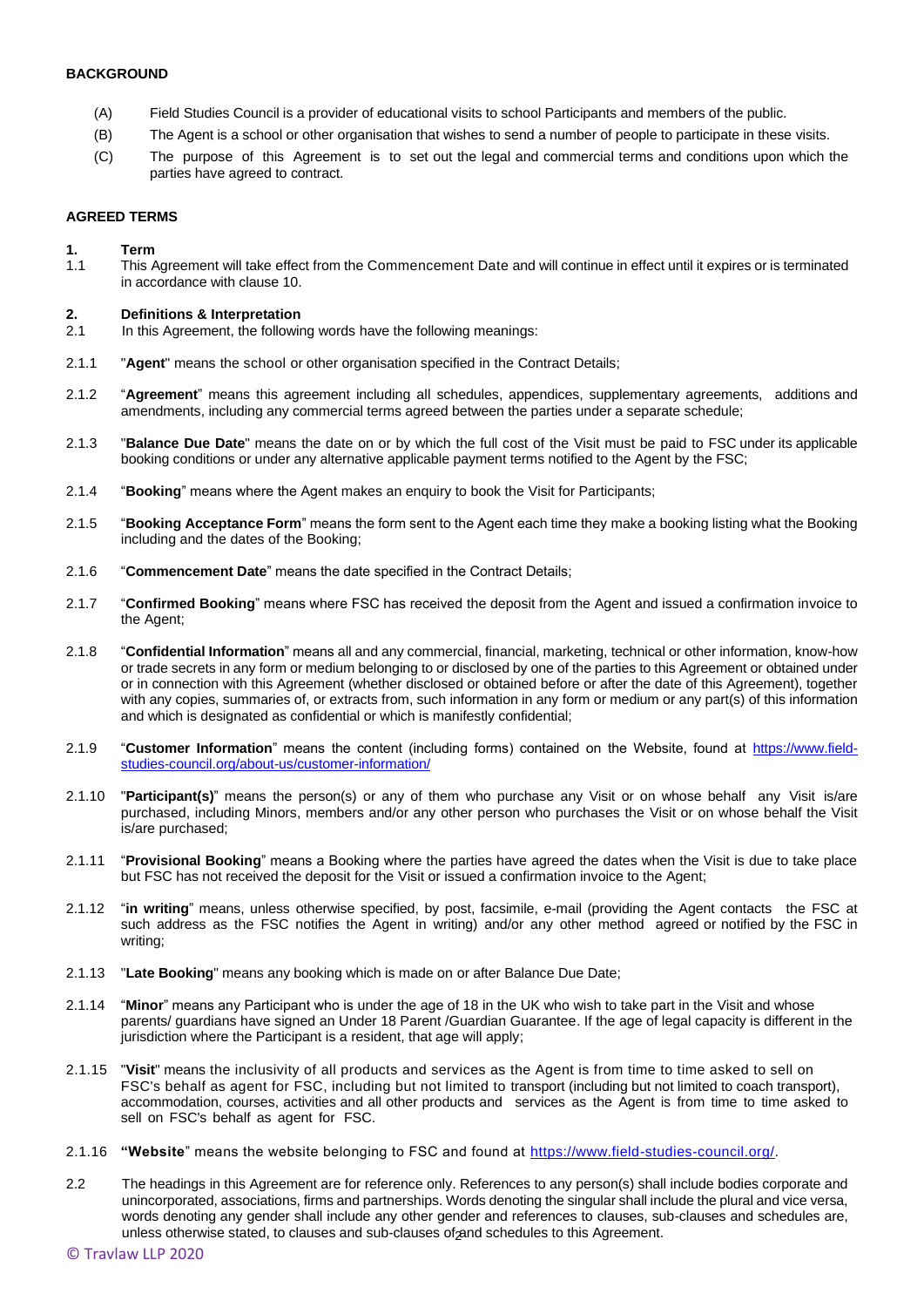#### **3. Appointment of Agency**

3.1 FSC appoints the Agent to be its non-exclusive retail agent to sell and market the Visit to Participants. The Agent accepts its appointment and agrees to sell the Visit and perform the other obligations, as set out in this Agreement.

#### **4. Duties of the Agent**

The Agent agrees (at its own expense) to:

- 4.1 Ensure that all details relating to the chosen Visit, the booking and any other conditions and relevant general information, including the Participant Information on our Website, are drawn to every Participant's attention before any booking is taken.
- 4.2 Ensure that the Booking Conditions are drawn to the Participants attention before any booking is taken and that the Participant is given the opportunity to read the Booking Conditions and the Customer Information.
- 4.3 Take all bookings (whether a Provisional Booking or a Confirmed Booking) in accordance with FSC's booking procedure as notified by FSC from time to time and collect from the Participants and provide to FSC all information required in order to secure the booking.
- 4.4 Eight (8) weeks before the Visit is due to take place, the Agent shall provide FSC with the final number of Participants, as well as full payment and any information contained in clause 4.6.
- 4.5 Notify FSC immediately in writing and keep a full clear written note of any special request made by a Participant. Advise any Participant making one that all special requests are subject to availability and cannot be guaranteed unless specifically confirmed in writing by FSC.
- 4.6 Notify FSC at least 8 weeks before the Visit is due to take place, or at the earliest opportunity and as soon as the Agent becomes aware, of any significant factors that may impact FSC's ability to offer the Visit as planned. This includes any allergies, disability or medical problem advised by any Participant (of which full details must be obtained and passed onto FSC at the time).
- 4.7 Use best and reasonable endeavors to deal with any complaint concerning any Visit before contacting FSC.
- 4.8 Notify FSC of any complaint concerning any Visit (including any complaint or query raised by Trading Standards or any regulatory or trade body) immediately on receipt, and in any event no later than 24 hours of receipt of the complaint.
- 4.9 Upon request from FSC, immediately forward to FSC all correspondence, documents and other communications of any description in relation to any complaints.
- 4.10 The Agent is entitled to freely and at any time transfer a Participants place on the Visit to another Participant if necessary from the point of Confirmed Booking and up until 8 weeks before the Visit is due to take place. Any transfers after 8 weeks can only be accepted in accordance with FSC's Booking Conditions and FSC reserve the right to charge an amendment or cancellation fee in these circumstances.
- 4.11 The Agent is responsible for the collection of all deposits (including booking variation deposits), full payments, insurance premiums, balances, cancellation charges and other monies of any description due to FSC from any Participant.
- 4.12 If the Agent is unable to collect the balance payment from any Participant by the balance due date, the Agent is entitled to allow another Participant to take their place or reduce the numbers of the Participant's travelling, in accordance with Clause 5.
- 4.13 The Agent is personally liable to FSC for monies it should have but failed to collect from Participants in the following circumstances:
	- (a) Deposits where the Agent has confirmed the booking.
	- (b) The applicable fee, costs and charges payable on amendment where an amendment request has been confirmed by the Agent.
	- (c) The total price where the Agent has confirmed a Late Booking.
- 4.14 Ensure that the Participants are specifically advised of the need for insurance that the Participants shall be required to purchase or the Agent has adequate insurance to cover the Participants from the point of a Confirmed Booking.
- 4.15 Not to sell the Visit or to act otherwise than strictly in accordance with this Agreement.
- 4.16 Produce and make available parent/guardian forms that must be completed on behalf of each Minor and ensure you receive signed copies of the forms and keep them as evidence of acceptance of FSC's Booking Conditions.
- 4.17 Ensure each Participant (or their parent/guardian) signs and returns any additional forms required as per the Customer Information page on the website and keep them as evidence of acceptance.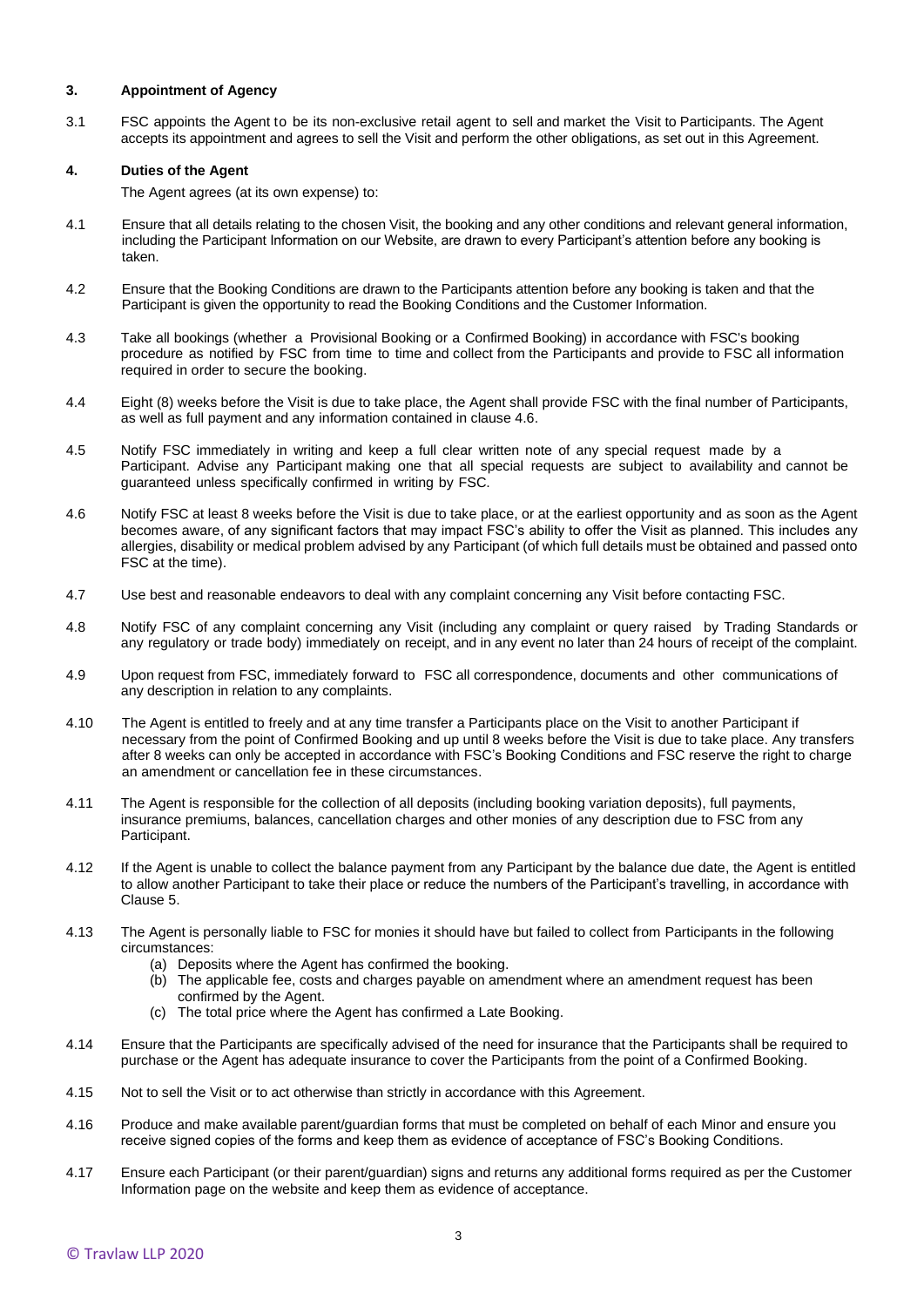#### **5. Minimum Number of Participants**

- 5.1 The minimum number of Participants for each Visit is ten (10) unless otherwise agreed between the parties.
- 5.2 The Agent shall deal with requests from Participants to cancel and where possible, will transfer their booking for the Visit to another Participant.
- 5.3 The Agent shall use its best endeavors to ensure that the minimum number of Participants is reached and shall notify FSC immediately in writing if they are unable to meet the minimum number of Participants.

#### **6. Duties of FSC**

FSC agrees to:

- 6.1 Keep the Agent promptly informed of any changes to prices and of any significant (in FSC's opinion) changes to any brochure and/or other materials supplied to the Agent and of any significant (in FSC's opinion) changes to or cancellation of any Visit by whatever means FSC considers appropriate.
- 6.2 Promptly refund to the Agent any monies due to the Participant for whatever reason.
- 6.3 If/when a complaint is brought to the attention of FSC and, in the opinion of FSC after reviewing all relevant correspondence and documents, cannot be resolved by the Agent, FSC shall promptly and sympathetically deal with any complaints received from Participants and passed onto it by the Agent.
- 6.4 Issue a Booking Acceptance Form after each Booking made by the Agent, which shall list details of the Visit and the dates the Visit is due to take place.

## **7. Limitation of Liability**

- 7.1 Subject t[o 7.3,](#page-3-0) this clause 7 sets out the entire financial liability of FSC (including any liability for the acts or omissions of its employees, agents and sub-contractors) to the Agent:
- 7.1.1 arising under or in connection with this Agreement; and
- 7.1.2 in respect of any representation, misrepresentation (whether innocent or negligent), statement or tortious act or omission (including negligence) arising under or in connection with this Agreement.
- 7.2 Except as expressly and specifically provided in this agreement, all warranties, representations, conditions and all other terms of any kind whatsoever implied by statute or common law are, to the fullest extent permitted by applicable law, excluded from this Agreement.
- <span id="page-3-0"></span>7.3 Nothing in this agreement excludes the liability of FSC:
- 7.3.1 for death or personal injury caused by FSC's negligence; or
- 7.3.2 for fraud or fraudulent misrepresentation.
- 7.4 Subject to clause [7.3:](#page-3-0)<br>7.4.1 FSC shall not be liable
- FSC shall not be liable whether in tort (including for negligence or breach of statutory duty), contract, misrepresentation (whether innocent or negligent), restitution or otherwise for any loss of profits, loss of business, depletion of goodwill and/or similar losses or loss or corruption of data or information, or pure economic loss, or for any special, indirect or consequential loss costs, damages, charges or expenses however arising under this Agreement; and

#### **8. Payments received by the Agent & Remittance**

- 8.1 All monies received by the Agent from any Participant for any Visit will be always held by the Agent on express trust for FSC. The Agent must, however, only collect monies from Participants in accordance with this Agreement and once a Provisional Booking or Confirmed Booking has been made with FSC.
- 8.2 The Agent shall pay all monies received from Participants to FSC immediately upon receipt, or as otherwise agreed between the parties in writing.
- 8.3 FSC (or its liquidator, administrator or receiver as appropriate in the event of FSC being the affected party) shall be entitled to immediate payment of all sums held by the Agent on its behalf on any of the events specified below occurring:
- 8.3.1 on an order being made or an effective resolution being passed for the administration or the winding up of either party other than for the purpose(s) of reorganisation, reconstruction or amalgamation only without insolvency or on either party entering into a binding legal arrangement to pay its creditors less than the full amount due to them;
- 8.3.2 on either party becoming bankrupt or insolvent or having a receiving order made against it;
- 8.3.3 on either party suspending, ceasing or threatening to suspend or cease to carry on its business other than for the purpose(s) of reorganisation, reconstruction or amalgamation only without insolvency or being unable or unwilling without good reason to pay its valid debts as they fall due or on the appointment of any administrative or other receiver.
- 8.4 Where the Agent fails for whatever reason to make any payment due to FSC on the due date, FSC shall be entitled (without prejudice to any of its other rights and remedies) immediately on giving the Agent notice in writing to:
- 8.4.1 charge interest on the outstanding amount(s) at the rate of 4% above the base rate of Barclays Bank from the due date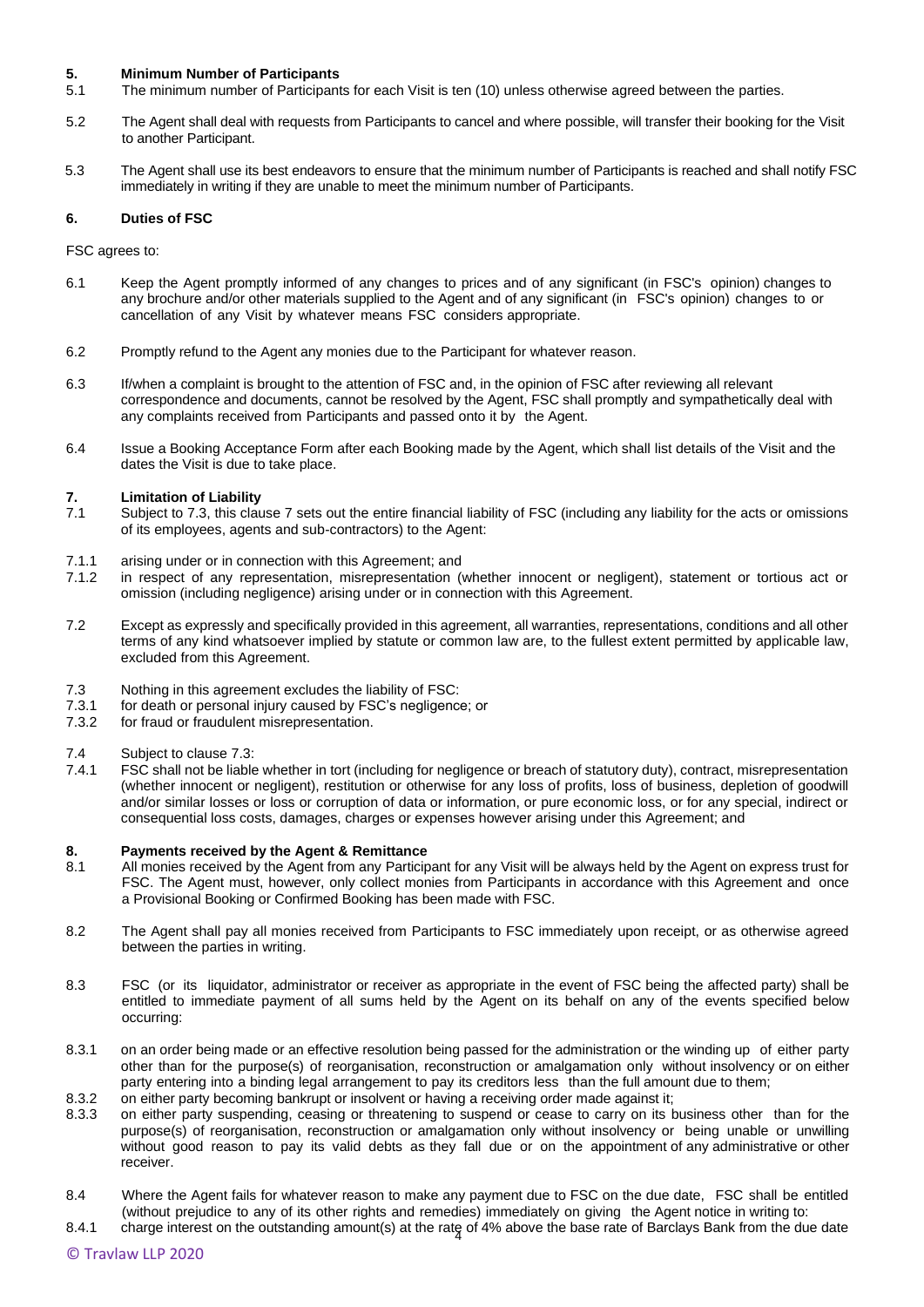for payment until receipt of the full amount in cleared funds (whether before or after any judgment), and/or

- 8.4.2 prevent the Agent from selling or offering for sale any more Visit (for any period of time) and/or
- 8.4.3 terminate this Agreement in accordance with clause 10.
- 8.5 FSC may require the Agent to make payment of monies due to it by any reasonable method as FSC may from time to time specify (including by way of example and not by way of limitation, direct debit from the Agent's bank account). FSC is entitled to change the said method on giving the Agent not less than 28 days' notice in writing unless otherwise agreed. The Agent agrees to provide full co-operation to enable FSC to effect any chosen method of payment including, by way of example and not by way of limitation, completing and signing any bank forms or other paperwork required by FSC.
- 8.6 For the avoidance of doubt, any and all charges arising as a result of payment of any amount due to FSC from the Participant by credit or charge card or by any other method shall be borne exclusively by the Participant.

#### **9. Free and additional adult places**

9.1 In consideration of the Agent's agency services, the Agent is entitled to one free adult place on the Visit per twelve (12) Participants, or as otherwise agreed between the parties (subject to payment of the full balance).

| <b>Participants</b>      | Free adult places                      |
|--------------------------|----------------------------------------|
| Up to 23 Participants    | 1 free adult place                     |
| 24 Participants and over | 1 free adult place per 12 Participants |

- 9.2 The Agent's entitlement to this free adult place will lapse in the event of the Agent cancelling the Visit on behalf of all Participants for any reason or FSC having to cancel any confirmed Visit for any reason.
- 9.3 The Agent may request additional adult places at the rate of 50% of the full payment per Participant plus VAT.
- 9.4 Adult places are provided to individuals attending to support the delivery of booking eg Teacher, Teaching Assistant, Group Leader etc.

#### **10. Termination**

- 10.1 This Agreement will continue in force indefinitely, but may be terminated:
- 10.1.1 By either party, subject to clause 10.1.2 if the other party is in serious or persistent breach of its obligations under this Agreement and fails to remedy such breach within fourteen (14) (or such longer time as may be agreed) days of the non-breaching party being notified of the breach; or
- 10.1.2 immediately on FSC giving the Agent notice in writing in the event of the Agent committing any material irremediable breach(es) of this Agreement or any breach(es) which in the reasonable opinion of FSC actually or potentially significantly prejudices FSC's position in any respect or committing any further breach(es) of this Agreement of the same or similar nature to any previous breach(es) of which FSC has previously notified the Agent; or
- 10.1.3 by either party giving the other at least 28 days written notice of termination; or 10.1.4 immediately by either party giving written notice to the other on the happening
- immediately by either party giving written notice to the other on the happening of any of the events set out in clause 8.3; or

#### **11. Consequences of Termination**

- 11.1 In the event of termination, the existing booking(s) will be cancelled and the Agent will immediately give written notice to its Participants and pay any monies held by it on FSC's behalf to FSC. However, where termination is effected by either party under clause 8.3.1, the Agent may continue to handle bookings taken by it on behalf of FSC prior to the effective date of termination until the conclusion of those Visit.
- 11.2 The termination of this Agreement on whatever basis and for whatever reason shall not affect clauses 8 (Payments received by the Agent) and 12 (Data Protection) which shall continue in full force and effect.

#### **12. Data Protection**

- 12.1 In this clause, the following words have the following meanings:
	- (1) **Agreed Purposes**:
		- (a) For the Agent to be able to make and process the Participant's booking;
		- (b) For FSC to fulfil its contract with the Participant in providing the Participant with their booked Visit;
		- (c) For each party to comply with its respective obligations to the Participant;
		- (d) For each party to fulfil its legal obligations to the other under this Agreement;
		- (e) All associated administrative, marketing, accounting and legal requirements.
	- (2) **Controller, data controller, processor, data processor, data subject, personal data, processing and appropriate technical and organisational measures**: as set out in the Data Protection Legislation in force at the time.
	- 5 personal data and all other legislation and regulatory requirements in force from time to time which apply to a (3) **Data Protection Legislation**: all applicable data protection and privacy legislation in force from time to time in the UK including the the Data Protection, Privacy and Electronic Communications (Amendments etc) (EU Exit) Regulations 2019 (SI 2019/419) (the "UK GDPR"); the Data Protection Act 2018; the Privacy and Electronic Communications Directive 2002/58/EC (as updated by Directive 2009/136/EC) and the Privacy and Electronic Communications Regulations 2003 (SI 2003 No. 2426) as amended; any other UK legislation relating to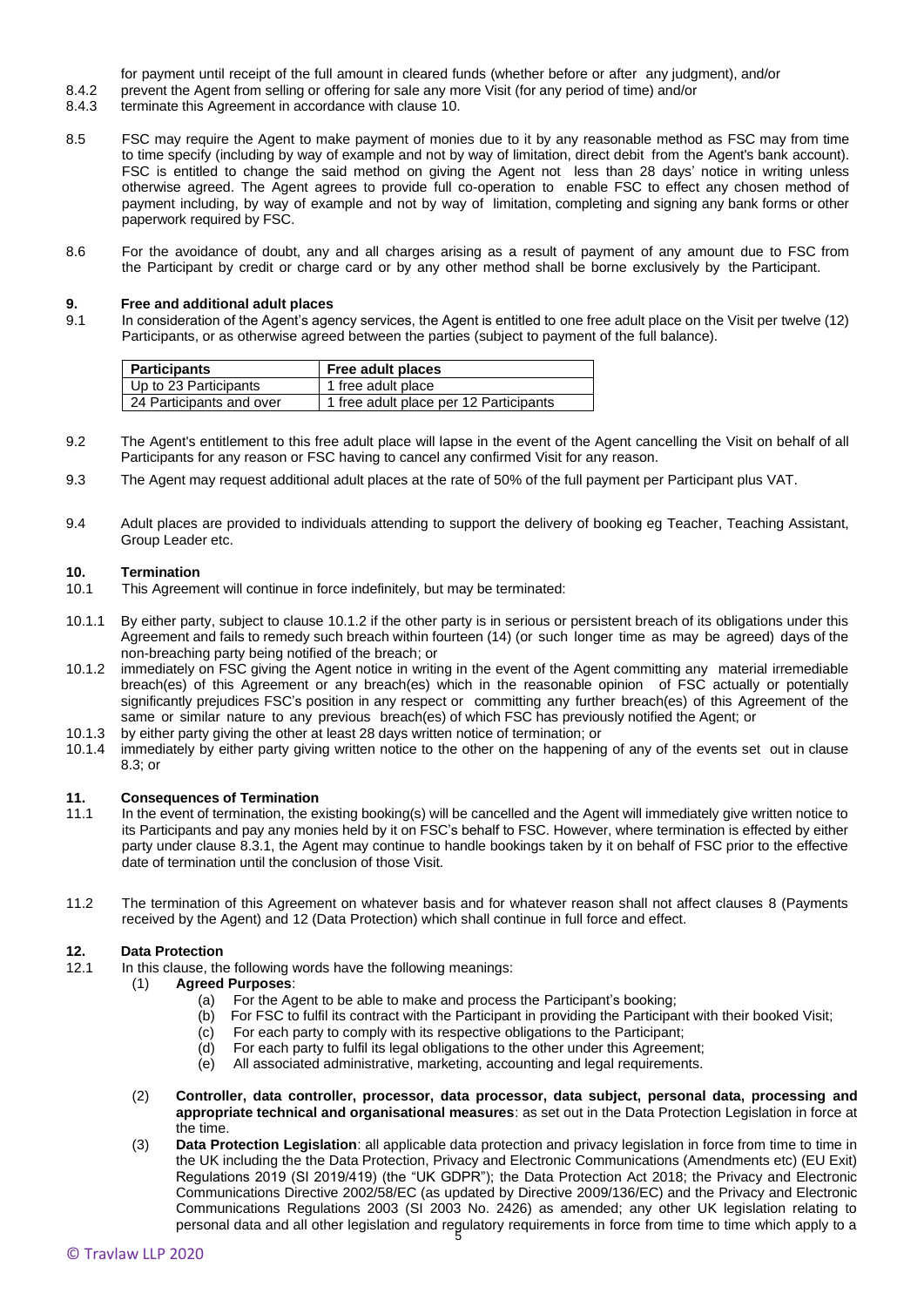party relating to the use of Personal Data (including, without limitation, the privacy of electronic communications); and the guidance and codes of practice issued by the relevant data protection or supervisory authority and applicable to a party.

- (4) **Permitted Recipients**: The parties to this agreement, the employees of each party, any third parties engaged to perform obligations in connection with this agreement (including suppliers of visit, some of whom may be located outside the UK).
- (5) **Shared Personal Data**: the personal data to be shared between the parties under clause 12.2 of this agreement. Shared Personal Data shall be confined to the following categories of information relevant to the following categories of data subject:
	- (a) Participants:
		- Name, email address, telephone number and any other contact details;
		- Dietary requirements (which may disclose religious beliefs);
			- Health/medical/mobility requirements;
			- **Gender**
- 12.2 **Shared Personal Data.** This clause sets out the framework for the sharing of personal data between the parties as data controllers. Each party acknowledges that one party (the Data Discloser) will regularly disclose to the other party (the Data Recipient) Shared Personal Data collected by the Data Discloser for the Agreed Purposes.
- 12.3 **Effect of non-compliance with Data Protection Legislation.** Each party shall comply with all the obligations imposed on a controller under the Data Protection Legislation, and any material breach of the Data Protection Legislation by one party shall, if not remedied within 30 days of written notice from the other party, give grounds to the other party to terminate this agreement with immediate effect.

#### 12.4 **Particular obligations relating to data sharing.** Each party shall:

- (1) ensure that it has all necessary notices and consents in place to enable lawful transfer of the Shared Personal Data to the Permitted Recipients for the Agreed Purposes;
- (2) give full information to any data subject whose personal data may be processed under this agreement of the nature such processing. This includes giving notice that, on the termination of this agreement, personal data relating to them may be retained by or, as the case may be, transferred to one or more of the Permitted Recipients, their successors and assignees;
- (3) process the Shared Personal Data only for the Agreed Purposes;<br>(4) not disclose or allow access to the Shared Personal Data to anyo
- not disclose or allow access to the Shared Personal Data to anyone other than the Permitted Recipients;
- (5) ensure that all Permitted Recipients are subject to written contractual obligations concerning the Shared Personal Data (including obligations of confidentiality) which are no less onerous than those imposed by this agreement;
- (6) ensure that it has in place appropriate technical and organisational measures, reviewed and approved by the other party, to protect against unauthorised or unlawful processing of personal data and against accidental loss or destruction of, or damage to, personal data.
- 12.5 **Mutual assistance.** Each party shall assist the other in complying with all applicable requirements of the Data Protection Legislation. In particular, each party shall:
	- (1) consult with the other party about any notices given to data subjects in relation to the Shared Personal Data;<br>(2) promptly inform the other party about the receipt of any data subject access request;
	- promptly inform the other party about the receipt of any data subject access request;
	- (3) provide the other party with reasonable assistance in complying with any data subject access request;
	- (4) not disclose or release any Shared Personal Data in response to a data subject access request without first consulting the other party wherever possible;
	- (5) assist the other party, at the cost of the other party, in responding to any request from a data subject and in ensuring compliance with its obligations under the Data Protection Legislation with respect to security, breach notifications, impact assessments and consultations with supervisory authorities or regulators;
	- (6) notify the other party without undue delay on becoming aware of any breach of the Data Protection Legislation;
	- (7) at the written direction of the Data Discloser, delete or return Shared Personal Data and copies thereof to the Data Discloser on termination of this agreement unless required by law to store the personal data;
	- (8) use compatible technology for the processing of Shared Personal Data to ensure that there is no lack of accuracy resulting from personal data transfers;
	- (9) maintain complete and accurate records and information to demonstrate its compliance with this clause 12 and allow for audits by the other party or the other party's designated auditor; and
	- (10) provide the other party with contact details of at least one employee as point of contact and responsible manager for all issues arising out of the Data Protection Legislation, including the joint training of relevant staff, the procedures to be followed in the event of a data security breach, and the regular review of the parties' compliance with the Data Protection Legislation.

#### **13. Notices**

- 13.1 Any notice given to a party under or in connection with this Agreement shall be in writing and shall be sent by email to [enquiries@field-studies-council.org](mailto:enquiries@field-studies-council.org) in regards to FSC and the email address provided by the Agent.
- 13.2 Notice shall be deemed to have been received at the time of transmission, or, if this time falls outside business hours in the place of receipt, when business hours resume. In this clause, business hours means 9.00am to 5.00pm Monday